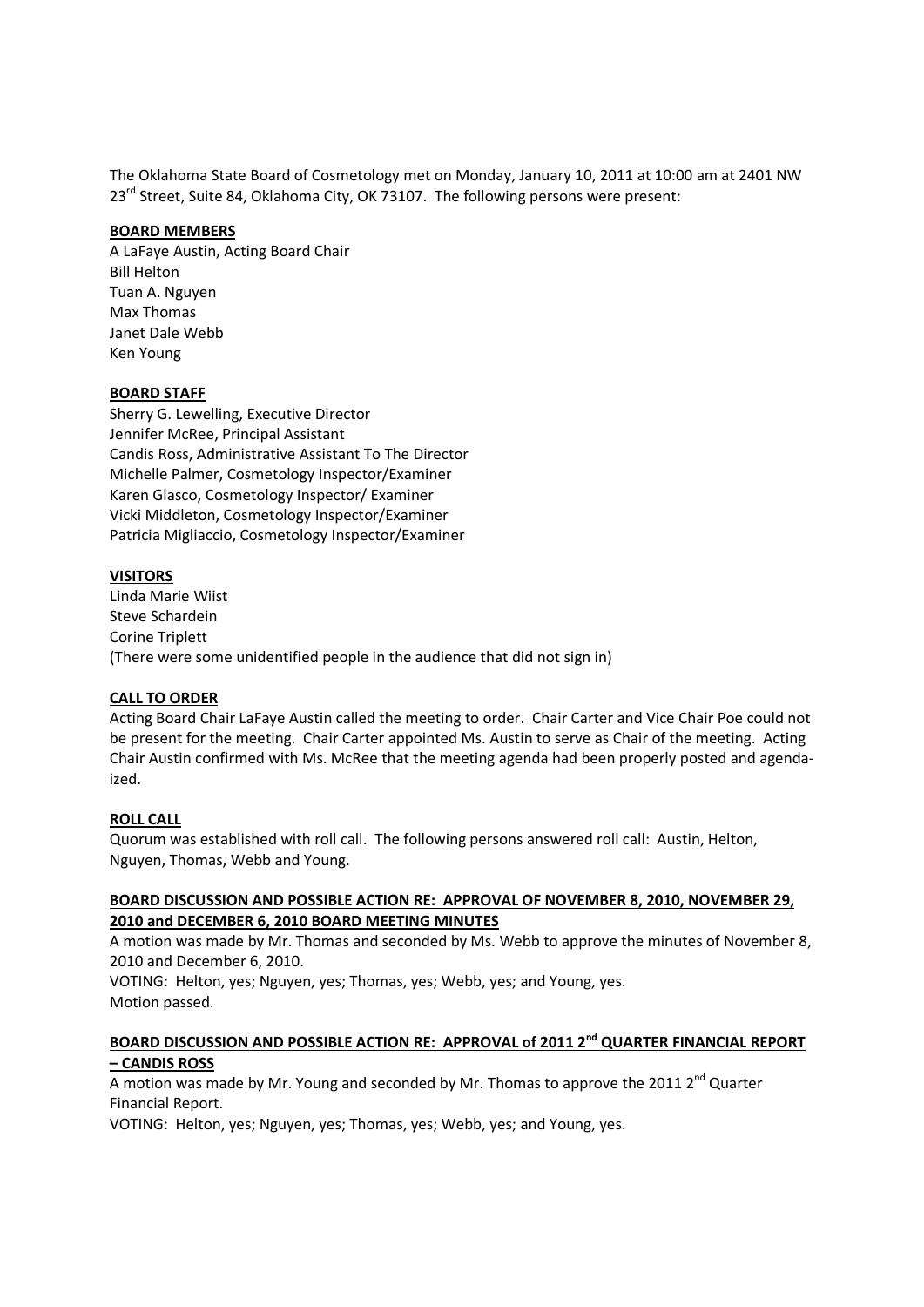Page 2 January 10, 2011 Board Meeting Minutes

Motion passed.

### **BOARD DISCUSSION AND POSSIBLE ACTION RE: APPROVAL OF DELEGATES TO ATTEND NIC REGIONAL MEETING, APRIL 2-3,2011, NASHVILLE, TN**

A motion was made by Mr. Young and seconded by Mr. Helton to approve any interested delegates to attend the NIC Regional Meeting, April 2-3, 2011 in Nashville, TN, including Ms. Lewelling. VOTING: Helton, yes; Nguyen, yes; Thomas, yes; Webb, yes; and Young, yes. Motion passed.

### **BOARD DISCUSSION AND POSSIBLE ACTION RE: APPROVAL OF CLIC TEXTBOOKS AS REQUIRED BY BOARD RULE 175:10-3-33**

A motion as made by Mr. Young and seconded by Mr. Helton to approve the CLIC Textbooks as required by Board Rule 175:10-3-33.

VOTING: Helton, yes; Nguyen, yes; Thomas, yes; Webb, yes; and Young, yes. Motion passed.

## **DIRECTOR'S REPORT – SHERRY G. LEWELLING**

Ms. Leweling reported about the remodeling of the agency, the future plans to conduct interviews for the hiring of a new Cosmetology Inspector/Examiner and the near completion of the on-line renewal project. She also provided a report to the Board which was a comparison list of Barber shops and Beauty salons by county and that she has not heard any news regarding proposed legislation concerning combining the Barber Board and Cosmetology Board.

### **BOARD COMMITTEE REPORTS LEGISLATIVE AFFAIRS – BILL HELTON, CHAIR REPORT FROM MEETING**

Mr. Helton reported that the committee met in the morning prior to meeting. He shared with members the research that had been done in case legislation was introduced to combine the Barber and Cosmetology Board which was a comparison of statues. He also shared a time line of events if this were to happen. He stated that all this would be considered if and when this were to happen.

# **BUDGET COMMITTEE – KEN YOUNG, CHAIR**

# **REPORT FROM MEETING**

Mr. Young reported that the committee met in the morning prior to the meeting. He stated that the agency is operating right in line with the budget and the budget could handle the increases as outlinedin the proposed Salary Administration Plan.

# **TESTING COMMITTEE – LAFAYE AUSTIN, CHAIR**

# **REPORT FROM MEETING**

Ms. Austin reported that the committee met in the morning prior to the meeting. She stated that the committee discussed hairbraiding requirements without schooling and requirements for threaders. She said the Committee discussed testing options. She stated that the committee would be meeting with professionals in these fields to help develop a test study guide and to conduct further research.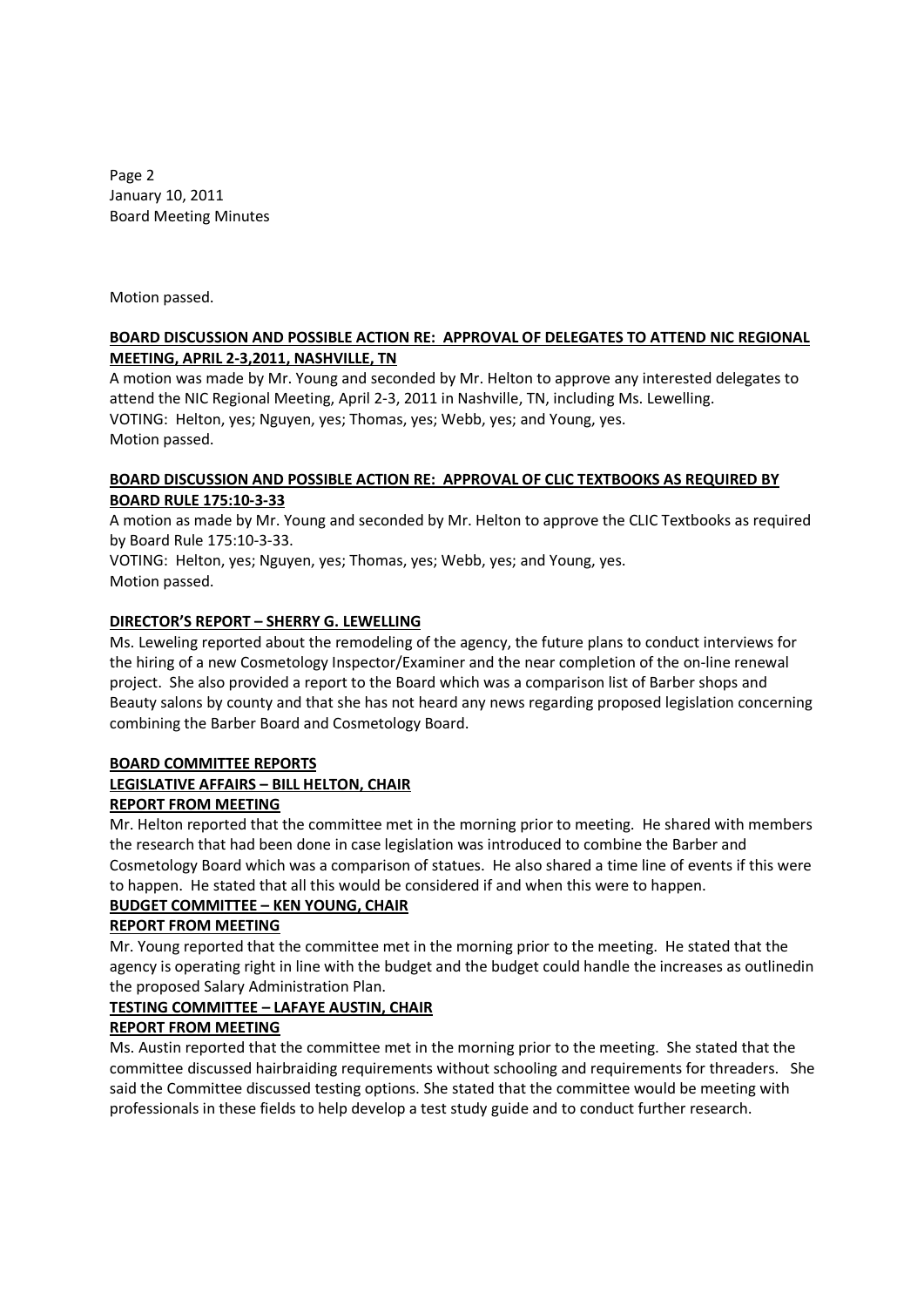Page 3 January 10, 2011 Board Meeting Minutes

### **BOARD DISCUSSION AND POSSIBLE ACTION RE: APPROVAL OF 2011 SALARY ADMINISTRATION PLAN**

A motion was made by Mr. Young and seconded by Mr. Helton to approve the 2011 Salary Administration Plan with amending the Skill Based Pay Adjustments section to allow for Leadership training options for Inspectors.

VOTING: Helton, yes; Nguyen, yes; Thomas, yes; Webb, yes; and Young, yes. Motion passed.

# **PERFORMANCE EVALUATION AND POSSIBLE ACTION TO INCREASE SALARY OF EXECUTIVE DIRECTOR, SHERRY G. LEWELLING**

## **PROPOSED EXECUTIVE SESSION FOR POSSIBLE DISCUSSION OF THE ABOVE PURSUANT TO 25 O.S. SECTION 307 (B)(1)**

A motion was made by Mr. Young and seconded by Ms. Webb to adjourn regular session and discuss this agenda item in Executive Session.

VOTING: Helton, yes; Nguyen, yes; Thomas, yes; Webb, yes; and Young, yes. Motion passed.

(Board members convened their meeting in Executive Session)

A motion was made by Mr. Young and seconded by Ms. Webb to adjourn Executive Session and return to regular session.

VOTING: Helton, yes; Nguyen, yes; Thomas, yes; Webb, yes; and Young, yes. Motion passed.

Mr. Thomas made a motion seconded by Mr. Helton to approve an increase of Ms. Lewelling's salary to the midpoint. (The midpoint is \$55,000 per year) VOTING: Helton, yes; Nguyen, yes; Thomas, yes; Webb, yes; and Young, yes. Motion passed.

A directive was also given to Ms. Lewelling to begin the research on what it would take to get a stipend or to increase the salary of Inspectors by fiscal year end or as soon as possible.

# **NEW BUSINSS NOT KNOWN OR WHICH COULD NOT HAVE BEEN REASONABLE FORESEEN PRIOR TO POSTING OF MEETING AGENDA – 25 O.S. 311 (A)(9)**

No new business was heard

### **BOARD MEETING ADJOURNMENT**

The Board meeting was adjourned.